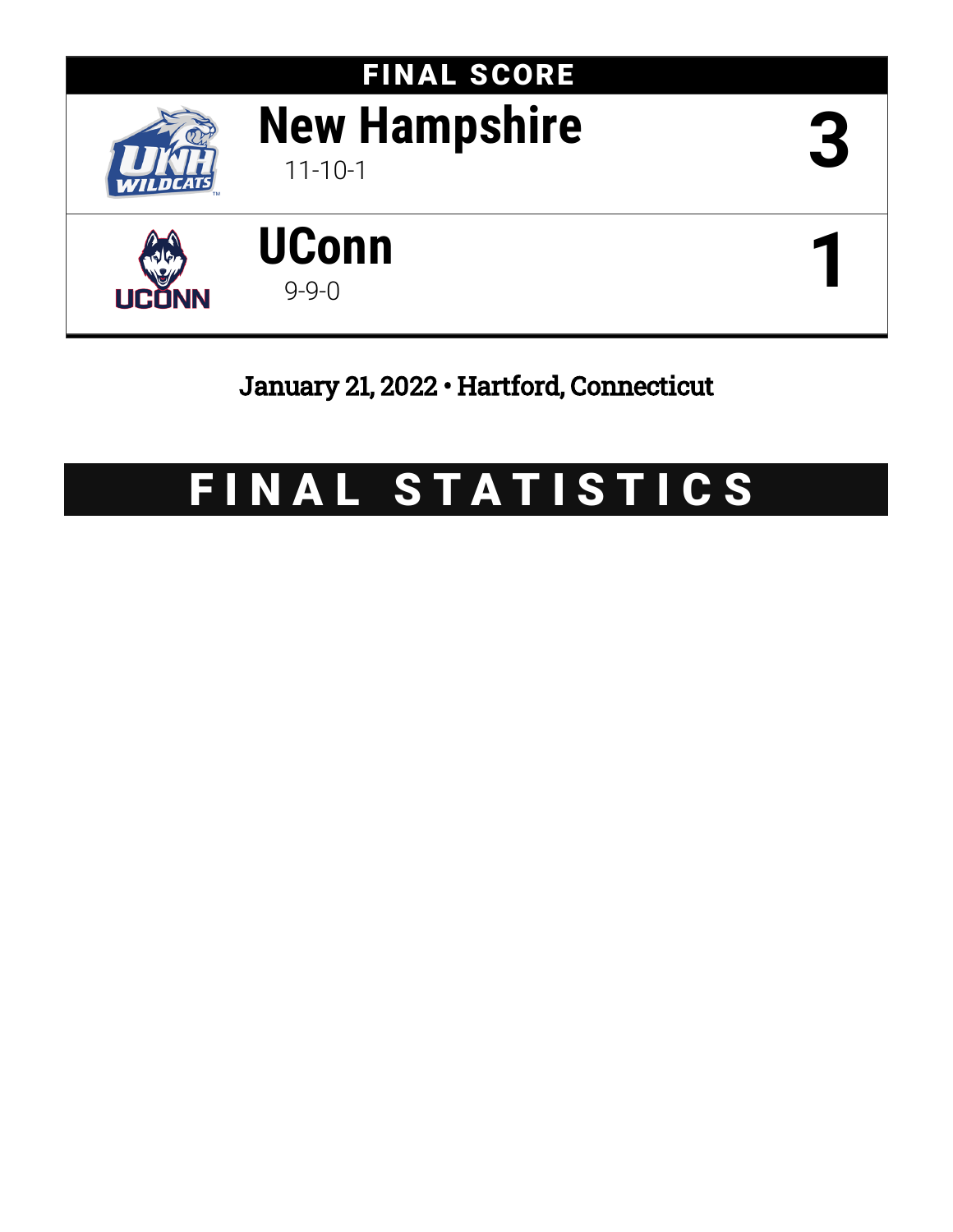#### **New Hampshire at UConn Official Hockey Game Box Score (Final) New Hampshire vs UConn (01/21/2022 at Hartford, Connecticut)**



#### **New Hampshire (11-10-1) vs. UConn (9-9-0)**

Date: 01/21/2022 - Location: Hartford, Connecticut

Attendance: 2928 - Start time: 06:51 PM ET - End time: 09:18 PM ET - Total time: 02:26

|    |               | Prd Time            | Team                 |                         |                   |                | <b>Scored by</b>  |                         |                | <b>Assists</b> |                       |    | Vis. on ice           |                   |                | Home on ice           |              |                |                          | <b>Goals by Period</b>    |                     |                                |                             |
|----|---------------|---------------------|----------------------|-------------------------|-------------------|----------------|-------------------|-------------------------|----------------|----------------|-----------------------|----|-----------------------|-------------------|----------------|-----------------------|--------------|----------------|--------------------------|---------------------------|---------------------|--------------------------------|-----------------------------|
|    |               | 1. 2nd 2:44         | <b>UCO</b>           | EV,FG Turnbull, Carter  |                   |                |                   |                         |                | Spetz, John    |                       |    | 31,26,19,8,20,11      |                   |                | 33,8,18,17,29,23      |              |                |                          | <b>Team</b>               | $1 \quad 2 \quad 3$ |                                | <b>Total</b>                |
|    |               |                     |                      |                         |                   |                |                   |                         |                | Veilleux, Jake |                       |    |                       |                   |                |                       |              |                | <b>UNH</b>               |                           | $\Omega$            | $\overline{2}$<br>$\mathbf{1}$ |                             |
|    | 2. 2nd 0:41   |                     | <b>UNH</b>           | PP                      |                   |                | Huard, Colton     |                         |                |                | Pierson, Jackson      |    | 31,20,11,26,16,3      |                   |                | 33, 11, 27, 17, 6     |              |                | <b>UCO</b>               |                           | $\mathbf 0$         | 1<br>$\mathbf 0$               |                             |
|    |               |                     |                      |                         |                   |                |                   |                         |                | Engaras, Filip |                       |    |                       |                   |                |                       |              |                |                          |                           |                     |                                |                             |
|    | 3. 3rd        | 11:09 UNH           |                      | EV                      |                   |                | Stevenson, Chase  |                         |                | Verrier, Ryan  |                       |    | 31, 15, 5, 29, 12, 3  |                   |                | 33,6,11,19,27,28      |              |                |                          | <b>Shots by Period</b>    |                     |                                |                             |
|    |               |                     |                      |                         |                   |                |                   |                         |                |                | Cipollone, Joseph     |    |                       |                   |                |                       |              |                |                          | <b>Team</b>               | 1<br>$\overline{7}$ | $\mathbf{2}$<br>$_{3}$         | <b>Total</b>                |
|    |               | 4. 3rd 0:10         | <b>UNH</b>           | EV, EN Stevenson, Chase |                   |                |                   |                         |                |                | MacAdams, Eric        |    | 31, 15, 16, 29, 5, 19 |                   |                | 8, 10, 11, 17, 19, 23 |              |                | <b>UNH</b><br><b>UCO</b> |                           |                     | 20 8<br>8 13 9                 | 35<br>3 <sub>0</sub>        |
|    |               |                     |                      |                         |                   |                |                   |                         |                |                | Cipollone, Joseph     |    |                       |                   |                |                       |              |                |                          |                           |                     |                                |                             |
|    |               |                     |                      |                         |                   |                |                   |                         |                |                |                       |    |                       |                   |                |                       |              |                |                          |                           |                     |                                | <b>Power Play Goals-Att</b> |
|    |               | <b>TEAM SUMMARY</b> |                      |                         |                   |                |                   |                         |                |                |                       |    |                       |                   |                |                       |              |                | Prd                      |                           |                     | <b>UNH</b>                     | <b>UCO</b>                  |
| #  |               |                     | <b>New Hampshire</b> |                         |                   |                | G A Plm Sh +/- Bl |                         |                | #              | <b>UConn</b>          |    |                       |                   |                | G A Plm Sh +/- Bl     |              |                | 1st                      |                           |                     | $0 - 1$                        | $0-$                        |
|    |               | 10 Eriksson, Kalle  |                      |                         | $0\quad 0\quad 0$ |                | 1                 | $\mathbf 0$             | $\overline{2}$ |                | 10 Firstov, Vladislav |    |                       | $\mathbf 0$       | 0 <sub>0</sub> | 0                     | $-1$         | $\mathbf 0$    | 2nd                      |                           |                     | $1 - 2$                        | $0 - 7$                     |
| 11 |               |                     | Pierson, Jackson     | 0                       | $\overline{1}$    | 2              | 4                 | 0                       | 1              |                | 11 Kondelik, Jachym   |    |                       | $\Omega$          | 0 <sub>0</sub> | 3                     |              | $-3$ 0         | 3rd                      |                           |                     | $0-0$                          | $0-$                        |
|    |               | 12 Esposito, Eric   |                      | 0                       |                   | 0 <sub>2</sub> | $\mathbf{1}$      | 1                       | 1              |                | 16 Flynn, Jake        |    |                       | 0                 | 0 <sub>4</sub> | 2                     | $\mathbf 0$  | $\mathbf 0$    |                          |                           |                     |                                |                             |
|    |               | 14 Ward, Tyler      |                      | 0                       | 0 <sub>0</sub>    |                | 4                 | 0                       | 0              |                | 17 Gatcomb, Marc      |    |                       | 0                 | 0 <sub>0</sub> | $\mathbf{1}$          |              | $-1$ 0         |                          |                           |                     |                                | <b>Pens-Mins by Period</b>  |
|    |               |                     | 15 Stevenson, Chase  |                         | 2 0 0             |                | 3                 | $\overline{2}$          | 1              |                | 18 Spetz, John        |    |                       | 0                 | 10             | 3                     | $\mathbf{1}$ | 0              | Prd                      |                           |                     | <b>UNH</b>                     | uco                         |
|    |               | 16 Engaras, Filip   |                      | 0                       |                   | $1\quad0$      | 3                 | $\overline{2}$          | 1              |                | 19 O'Neil, Kevin      |    |                       | 0                 | 0 <sub>0</sub> | 3                     |              | $-2 \ 0$       | 1st                      |                           |                     | $1 - 2$                        | $1 - 2$                     |
|    |               | 17 Richels, Carsen  |                      | 0                       | $\mathbf 0$       | 0              | 0                 | $\mathbf 0$             | 1              |                | 21 Capone, Nick       |    | 0                     | $\mathbf 0$       | $\overline{2}$ | 2                     | 0            | 0              | 2nd                      |                           |                     | $1 - 2$                        | $2 - 4$                     |
| 19 |               | MacAdams, Eric      |                      |                         | $0$ 1 $0$         |                | 5                 | $\mathbf 0$             | 0              |                | 23 Berger, Carter     |    |                       | 0                 | 0 <sub>0</sub> | $\overline{2}$        | $\mathbf{0}$ | $\overline{0}$ | 3rd                      |                           |                     | $1 - 2$                        | $0-$                        |
| 20 |               | Huard, Colton       |                      | 1.                      |                   | 0 <sub>0</sub> | 2                 | 0                       | 3              |                | 24 Teleguine, Sasha   |    |                       | 0                 | 0 <sub>0</sub> | 0                     | 0            | $\overline{2}$ |                          | Three stars:              |                     |                                |                             |
|    |               | 24 Cronin, Robert   |                      |                         | $0\quad 0\quad 0$ |                | $\mathbf{1}$      | 0                       | $\mathbf 0$    |                | 27 Rees, Harrison     |    |                       | 0                 | 0 <sub>0</sub> | 3                     |              | $-2 \quad 1$   |                          |                           |                     |                                | 1. Stevenson, Chase         |
| 26 |               | Devlin, Liam        |                      | 0                       |                   | 0 <sub>0</sub> | $\overline{2}$    | 0                       | 0              |                | 28 Tverberg, Ryan     |    | 0                     |                   | 0 <sub>0</sub> | 1                     | $-1$         | $\mathbf 0$    |                          | 2. Huard, Colton          |                     |                                |                             |
| 27 |               | Reid, Luke          |                      |                         | $0\quad 0\quad 0$ |                | $\mathbf{1}$      | $\mathbf 0$             | 0              |                | 29 Veilleux, Jake     |    |                       | $\mathbf{0}$      | 1 <sub>0</sub> | $\mathbf{1}$          | $\mathbf{1}$ | $\mathbf{0}$   |                          |                           |                     |                                |                             |
| 28 |               | Gagne, Alex         |                      | 0                       |                   | 0 <sub>0</sub> | 0                 | $\mathbf 0$             | 1              |                | 31 Pasquale, Matt     |    |                       | 0                 | 0 <sub>0</sub> | 0                     | 0            | 0              |                          | 3. Turnbull, Carter       |                     |                                |                             |
| 29 |               |                     | Cipollone, Joseph    |                         | 020               |                | $\mathbf{1}$      | $\overline{c}$          | $\mathbf{0}$   |                | 32 Shlaine, Artem     |    |                       | 0                 | 0 <sub>0</sub> | $\mathbf{1}$          | 0            | $\mathbf{1}$   |                          | Officials:                |                     |                                |                             |
| 3  |               | Verrier, Ryan       |                      | 0                       | $\mathbf{1}$      | $\overline{2}$ | $\mathbf{1}$      | $\overline{2}$          | 0              |                | 33 Hanson, Darion     |    | 0                     |                   | 0 <sub>0</sub> | 0                     | $-1$         | 0              |                          | Referee:                  |                     |                                |                             |
| 31 |               | Robinson, Mike      |                      | 0                       | 0 <sub>0</sub>    |                | $\mathbf 0$       | $\overline{2}$          | $\mathbf{0}$   |                | 35 Terness, Logan     |    |                       | 0                 | 0 <sub>0</sub> | 0                     | $\mathbf{0}$ | $\mathbf{0}$   |                          | Scott Hansen              |                     |                                |                             |
| 41 |               |                     | Fessenden, David     | 0                       |                   | 0 <sub>0</sub> | 0                 | 0                       | 0              | 4              | Kinal, Roman          |    |                       | 0                 | 0 <sub>0</sub> | 0                     | 0            | 0              |                          | Referee:                  |                     |                                |                             |
| 5  |               | MacKinnon, Will     |                      | 0                       |                   | 0 <sub>0</sub> | $\overline{2}$    | $\overline{\mathbf{c}}$ | 3              | 6              | Wheeler, Ryan         |    |                       | 0                 | 0 <sub>0</sub> | 0                     | $-2$         | $\overline{2}$ |                          | Peter Schlittenhardt      |                     |                                |                             |
| 6  |               |                     | Herrmann, Lucas      | 0                       |                   | 0 <sub>0</sub> | $\Omega$          | 0                       | 0              |                | 60 Gourley, Jarrod    |    |                       | 0                 | 0 <sub>0</sub> | 0                     | 0            | 0              |                          | Linesman:<br>Phil Kitchen |                     |                                |                             |
| 8  |               | Jenson, Nikolai     |                      | 0                       | $\overline{0}$    | $\overline{0}$ | 3                 | $-1$                    | $\mathbf 0$    | $\overline{7}$ | Evans, Jonny          |    |                       | $\Omega$          | 0 <sub>0</sub> | 3                     | $\mathbf{0}$ | 1              |                          | Linesman:                 |                     |                                |                             |
| 9  |               |                     | Sweeney, Connor      |                         | $0\quad 0\quad 0$ |                | $\mathbf{1}$      | 0                       | $\mathbf 0$    | 8              | Turnbull, Carter      |    |                       | 1                 | 0 <sub>0</sub> | 4                     | 0            | 0              |                          | Kyle Richetelle           |                     |                                |                             |
|    | <b>TEAM</b>   |                     |                      |                         | dnp               |                |                   |                         |                | 9              | Bowes, Cassidy        |    |                       | $0\quad 0\quad 0$ |                | $\mathbf{1}$          | 0            | $\mathbf{0}$   |                          |                           |                     |                                |                             |
|    | <b>Totals</b> |                     |                      | 3                       |                   | 66             | 35                |                         | 14             |                | <b>TEAM</b>           |    |                       | dnp               |                |                       |              |                |                          |                           |                     |                                |                             |
|    |               |                     |                      |                         |                   |                |                   |                         |                |                | <b>Totals</b>         |    |                       | 126               |                | 30                    |              | $\overline{7}$ |                          |                           |                     |                                |                             |
|    |               |                     |                      |                         |                   |                |                   |                         |                |                |                       |    |                       |                   |                |                       |              |                |                          |                           |                     |                                |                             |
|    |               |                     |                      |                         |                   |                |                   |                         |                |                |                       |    |                       |                   |                |                       |              |                |                          |                           |                     |                                |                             |
|    |               | <b>GOALTENDERS</b>  |                      |                         |                   |                |                   |                         |                |                |                       |    |                       |                   |                |                       |              |                |                          |                           |                     |                                |                             |
|    | #             |                     | <b>New Hampshire</b> |                         |                   | <b>Dec</b>     | Min               | <b>GA</b>               |                | 1,2,3          | <b>Saves</b>          | #  | <b>UConn</b>          |                   |                |                       |              | <b>Dec</b>     | Min                      | GA                        | 1,2,3               |                                | <b>Saves</b>                |
|    | 31            |                     | Robinson, Mike       |                         |                   | $\overline{W}$ | 19:59             | $\mathbf 1$             |                | 8,12,9         | 29                    | 33 | Hanson, Darion        |                   |                |                       |              |                | 20:18                    | 2                         | 6,16,6              |                                | 28                          |

| <b>Goals by Period</b> |    |     |   |       |
|------------------------|----|-----|---|-------|
| Team                   | 1. | 2 3 |   | Total |
| UNH                    | n  |     | 2 | 3     |
| UCO                    | n  |     | n |       |

#### **Shots by Period**

| Team | $\overline{1}$ | 2 3    | Total |
|------|----------------|--------|-------|
| UNH  |                | 7 20 8 | 35    |
| UCO  |                | 8 13 9 | 30    |

|                 | <b>Power Play Goals-Att</b> |         |
|-----------------|-----------------------------|---------|
| Prd             | <b>UNH</b>                  | uco     |
| 1st             | $0 - 1$                     | $0 - 1$ |
| 2 <sub>nd</sub> | $1 - 2$                     | $0 - 1$ |
| 3rd             | $0 - 0$                     | $0 - 1$ |
|                 |                             |         |
|                 | <b>Pens-Mins by Period</b>  |         |
| Prd             | <b>UNH</b>                  | uco     |
| 1st             | $1 - 2$                     | $1 - 2$ |
| 2 <sub>nd</sub> | $1 - 2$                     | $2 - 4$ |

#### 1. Stevenson, Chase 2. Huard, Colton

#### **Officials:**

#### **PENALTY SUMMARY Prd Player Team Min:Offense Time** 1st Capone, Nick UCO 2:CROSS CHECKING 10:43 PP

| 1st. |                          | Capone, Nick UCO 2:CROSS CHECKING 10:43 PP |  |
|------|--------------------------|--------------------------------------------|--|
|      | 1st Esposito, Eric UNH   | 2:HOOKING 0:56 PP                          |  |
|      | 2nd Pierson, Jackson UNH | 2:SLASHING 16:52 PP                        |  |

| Prd | Player Team         | Min:Offense Time                               |  |
|-----|---------------------|------------------------------------------------|--|
| 2nd | Flynn, Jake UCO     | 2:CROSS CHECKING 10:46 PP                      |  |
|     | 2nd Flynn, Jake UCO | 2:INTERFERENCE 1:44 PP                         |  |
|     |                     | 3rd Verrier, Ryan UNH 2:CROSS CHECKING 3:16 PP |  |

**Win -** Robinson, Mike (1)

**Loss -** ()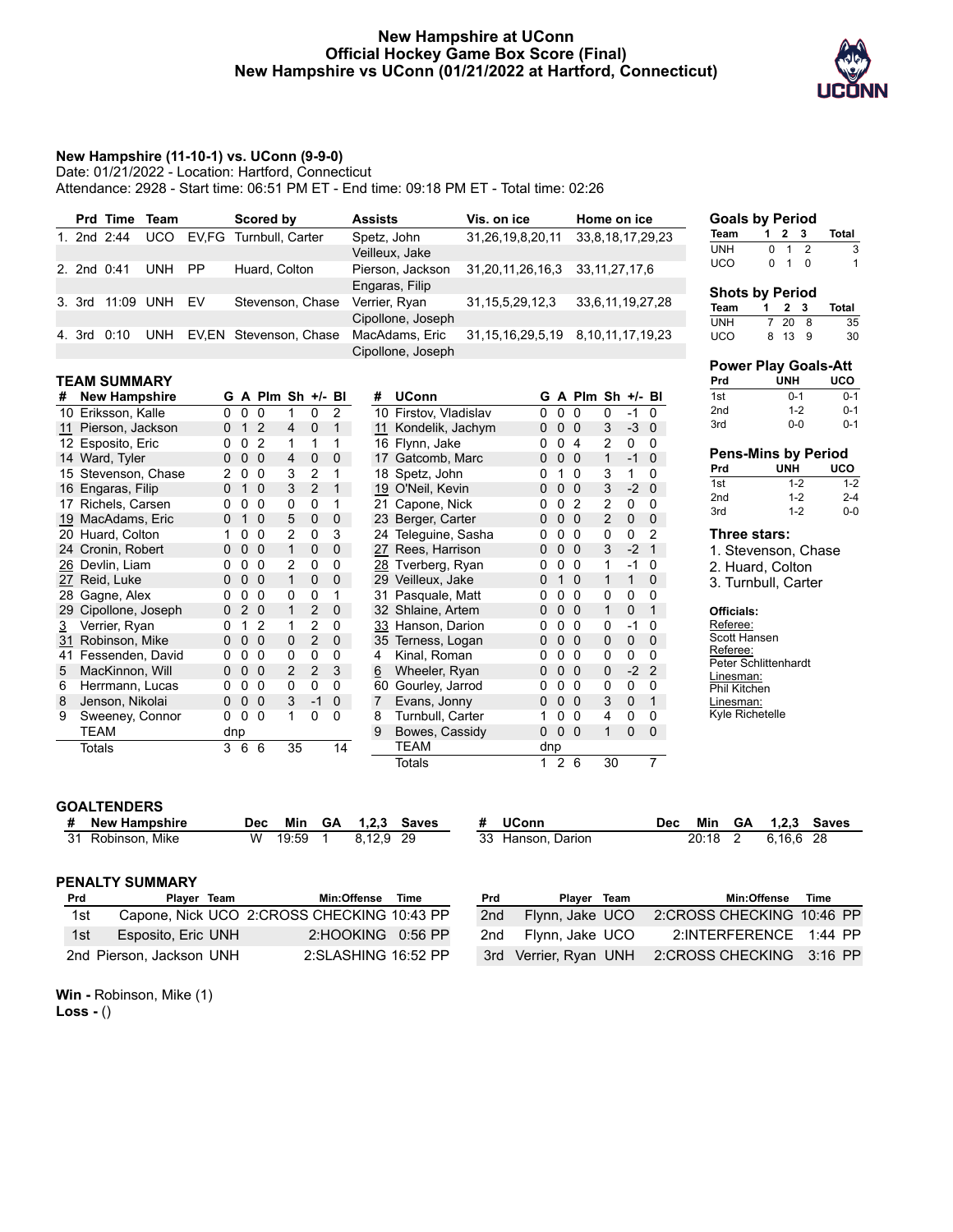### **New Hampshire at UConn Official Hockey Game Box Score (Final) New Hampshire vs UConn (01/21/2022 at Hartford, Connecticut)**

**UConn - Faceoffs**



# **FACEOFF SUMMARY**

## **New Hampshire - Faceoffs**

|    | <b>Player</b>    | w  |   |  |
|----|------------------|----|---|--|
| 6  | Herrmann, Lucas  |    |   |  |
| 11 | Pierson, Jackson | 10 | 5 |  |
| 14 | Ward, Tyler      |    |   |  |
| 15 | Stevenson, Chase | 5  | 5 |  |
| 16 | Engaras, Filip   | ิค | 8 |  |
| 24 | Cronin, Robert   |    |   |  |
|    | <b>Totals</b>    |    |   |  |

| ## | <b>Player</b>    | w  |    |
|----|------------------|----|----|
| 7  | Evans, Jonny     |    |    |
| 11 | Kondelik, Jachym | 10 | 9  |
| 19 | O'Neil, Kevin    |    |    |
| 24 | Teleguine, Sasha | 2  |    |
| 32 | Shlaine, Artem   | 5  | 5  |
|    | <b>Totals</b>    | 21 | 24 |

#### **GOALIE CHANGES**

| ΤM         | <b>Prd</b> | Time  | Keeper            |  |
|------------|------------|-------|-------------------|--|
| <b>UNH</b> |            | 20:00 | 31 Robinson, Mike |  |
| <b>UCO</b> |            | 20:00 | 33 Hanson, Darion |  |
| <b>UCO</b> |            | 1:13  | TM EMPTY NET      |  |
| <b>UCO</b> |            | 0:56  | 33 Hanson, Darion |  |
| <b>UNH</b> |            | 10:47 | TM EMPTY NET      |  |
| <b>UNH</b> |            | 10:46 | 31 Robinson, Mike |  |
| <b>UCO</b> |            | 2:27  | TM EMPTY NET      |  |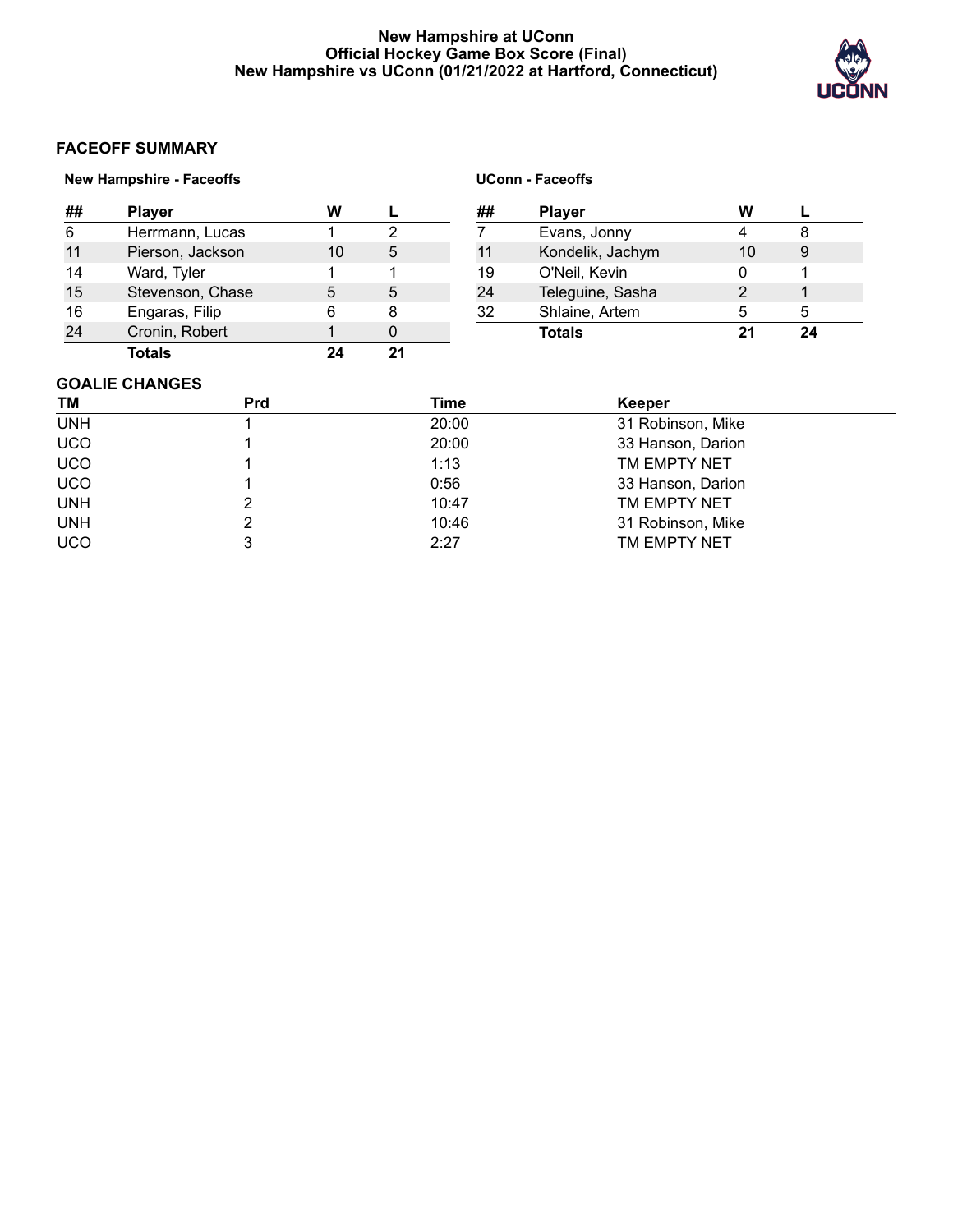#### **New Hampshire at UConn Official Hockey Game - Period 1 Play-By-Play New Hampshire vs UConn (01/21/2022 at Hartford, Connecticut)**



| [0:00] #31 M. Robinson at goalie for New Hampshire.                                                          |
|--------------------------------------------------------------------------------------------------------------|
| [0:00] #33 D. Hanson at goalie for UConn.                                                                    |
| [0:00] Start of 1st period.                                                                                  |
| [0:00] Faceoff: #11 J.Pierson vs #11 J.Kondelik; won by UNH.                                                 |
| [0:58] Shot by New Hampshire #14 T. Ward from in front of the goal.                                          |
| [0:59] Faceoff (Stoppage of play): #16 F. Engaras vs #7 J. Evans; won by UCO.                                |
| [2:38] Shot by New Hampshire #8 N. Jenson from in front of the goal MISSED, save by #33 D. Hanson.           |
| [4:56] Faceoff (Stoppage of play): #16 F. Engaras vs #32 A. Shlaine; won by UCO.                             |
| [5:14] Faceoff (Icing): #16 F. Engaras vs #32 A. Shlaine; won by UNH.                                        |
| [5:24] Shot by UConn #21 N.Capone from rear center of the attack zone MISSED, save by #31 M.Robinson.        |
| [5:31] Shot by UConn #23 C.Berger from the left side MISSED, save by #31 M.Robinson.                         |
| [5:42] Shot by UConn #18 J.Spetz from the left side BLOCKED by #20 C.Huard.                                  |
| [7:41] Shot by UConn #11 J.Kondelik from in front of the goal WIDE.                                          |
| [7:47] Shot by UConn #9 C.Bowes from rear center of the attack zone BLOCKED by #17 C.Richels.                |
| [7:54] Shot by UConn #8 C.Turnbull from behind the net MISSED, save by #31 M.Robinson.                       |
| [7:54] Faceoff (Stoppage of play): #11 J. Pierson vs #7 J. Evans; won by UNH.                                |
| [8:38] Faceoff (Stoppage of play): #16 F. Engaras vs #32 A. Shlaine; won by UCO.                             |
| [8:57] Shot by UConn #16 J. Flynn from the right side MISSED, save by #31 M. Robinson.                       |
| [8:57] Faceoff (Stoppage of play): #16 F.Engaras vs #32 A.Shlaine; won by UCO.                               |
| [9:17] Penalty on UCO #21 N.Capone; 2 minute Minor for Cross Checking.                                       |
| [9:17] Start power play for UNH.                                                                             |
| [9:17] Faceoff: #11 J. Pierson vs #11 J. Kondelik; won by UNH.                                               |
| [9:40] Shot by New Hampshire #26 L.Devlin from the right side BLOCKED by #27 H.Rees.                         |
| [10:11] Shot by New Hampshire #20 C.Huard from behind the net MISSED, save by #33 D.Hanson.                  |
| [10:11] Faceoff (Stoppage of play): #24 R.Cronin vs #19 K.O'Neil; won by UNH.                                |
| [10:26] Shot by New Hampshire #24 R.Cronin from the right side WIDE.                                         |
| [10:38] Shot by New Hampshire #24 R.Cronin from rear center of the attack zone MISSED, save by #33 D.Hanson. |
| [10:38] Faceoff (Stoppage of play): #14 T.Ward vs #7 J.Evans; won by UNH.                                    |
| [10:54] Shot by New Hampshire #19 E.MacAdams from behind the net MISSED, save by #33 D.Hanson.               |
| [11:17] End power play for UNH.                                                                              |
| [11:17] Penalty complete for UCO #21 N.Capone.                                                               |
| [11:42] Faceoff (Stoppage of play): #14 T.Ward vs #11 J.Kondelik; won by UCO.                                |
| [13:07] Shot by UConn #9 C. Bowes from in front of the goal WIDE.                                            |
| [13:35] Shot by UConn #8 C.Turnbull from the right side MISSED, save by #31 M.Robinson.                      |
| [13:35] Faceoff (Stoppage of play): #11 J. Pierson vs #7 J. Evans; won by UNH.                               |
| [13:43] Faceoff in neutral zone (OffSide): #16 F.Engaras vs #7 J.Evans; won by UCO.                          |
| [14:03] Shot by UConn #27 H.Rees from the right side MISSED, save by #31 M.Robinson.                         |
| [14:03] Faceoff (Stoppage of play): #15 C.Stevenson vs #32 A.Shlaine; won by UNH.                            |
| [15:11] Shot by New Hampshire #26 L.Devlin from in front of the goal MISSED, save by #33 D.Hanson.           |
| [15:20] Shot by UConn #28 R.Tverberg from the right side BLOCKED by #5 W.MacKinnon.                          |
| [15:20] Faceoff (Stoppage of play): #16 F. Engaras vs #7 J. Evans; won by UNH.                               |
| [15:44] Shot by UConn #17 M.Gatcomb from in front of the goal MISSED, save by #31 M.Robinson.                |
| [17:30] Shot by New Hampshire #10 K. Eriksson from the left side MISSED, save by #33 D. Hanson.              |
| [18:31] Shot by UConn #17 M. Gatcomb from in front of the net BLOCKED by #10 K. Eriksson.                    |
| [18:47] EMPTY NET at goalie for UConn, replacing #33 D. Hanson.                                              |
| [18:52] Shot by UConn #32 A.Shlaine from rear center of the attack zone MISSED, save by #31 M.Robinson.      |
| [19:04] #33 D. Hanson at goalie for UConn.                                                                   |
| [19:04] Shot by UConn #17 M. Gatcomb from in front of the goal BLOCKED by #12 E. Esposito.                   |
| [19:04] Penalty on UNH #12 E. Esposito; 2 minute Minor for Hooking.                                          |
| [19:04] Start power play for UCO.                                                                            |
| [19:04] Faceoff: #6 L.Herrmann vs #11 J.Kondelik; won by UCO.                                                |
| [19:48] Shot by UConn #18 J.Spetz from rear center of the attack zone BLOCKED by #5 W.MacKinnon.             |
| [19:57] Shot by UConn #18 J.Spetz from rear center of the attack zone WIDE.                                  |

[20:00] End of period.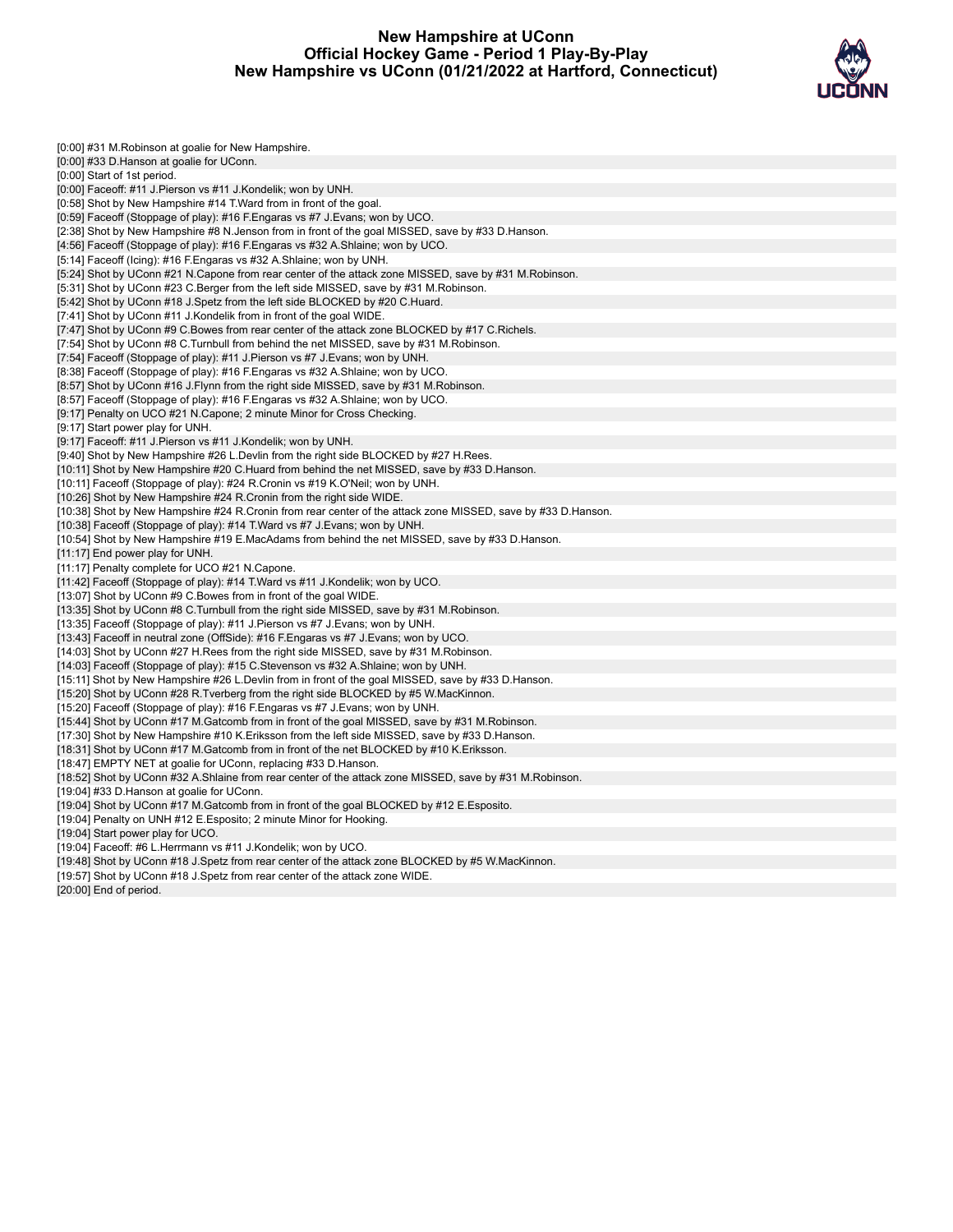### **New Hampshire at UConn Official Hockey Game - Period 2 Play-By-Play New Hampshire vs UConn (01/21/2022 at Hartford, Connecticut)**



| [0:00] Start of 2nd period.                                                                                                                                                                                     |
|-----------------------------------------------------------------------------------------------------------------------------------------------------------------------------------------------------------------|
| [0:00] Faceoff: #16 F.Engaras vs #11 J.Kondelik; won by UCO.                                                                                                                                                    |
| [0:26] Faceoff (Stoppage of play): #11 J.Pierson vs #11 J.Kondelik; won by UNH.                                                                                                                                 |
| [1:04] End power play for UCO.                                                                                                                                                                                  |
| [1:04] Penalty complete for UNH #12 E.Esposito.                                                                                                                                                                 |
| .15] Shot by UConn #18 J.Spetz from rear center of the attack zone MISSED, save by #31 M.Robinson[                                                                                                              |
| [1:38] Shot by UConn #18 J.Spetz from the left side WIDE.                                                                                                                                                       |
| [2:02] Shot by UConn #32 A.Shlaine from behind the net WIDE, off pipe.<br>[2:41] Shot by New Hampshire #19 E.MacAdams from behind the net.                                                                      |
| [3:08] Penalty on UNH #11 J.Pierson; 2 minute Minor for Slashing.                                                                                                                                               |
| [3:08] Start power play for UCO.                                                                                                                                                                                |
| [3:08] Faceoff: #6 L.Herrmann vs #11 J.Kondelik; won by UNH.                                                                                                                                                    |
| [3:55] Shot by UConn #28 R.Tverberg from behind the net BLOCKED by #5 W.MacKinnon.                                                                                                                              |
| [4:00] Shot by UConn #27 H.Rees from in front of the goal MISSED, save by #31 M.Robinson.                                                                                                                       |
| [4:00] Faceoff (Stoppage of play): #16 F.Engaras vs #32 A.Shlaine; won by UCO.<br>[4:25] Shot by UConn #7 J.Evans from in front of the goal MISSED, save by #31 M.Robinson.                                     |
| [4:58] Shot by New Hampshire #16 F.Engaras from behind the net WIDE.                                                                                                                                            |
| [5:08] End power play for UCO.                                                                                                                                                                                  |
| [5:08] Penalty complete for UNH #11 J.Pierson.                                                                                                                                                                  |
| [5:08] Shot by UConn #7 J.Evans from in front of the goal MISSED, save by #31 M.Robinson.                                                                                                                       |
| [5:27] Shot by New Hampshire #11 J.Pierson from behind the net MISSED, save by #33 D.Hanson.                                                                                                                    |
| [5:33] Shot by New Hampshire #19 E.MacAdams from in front of the goal MISSED, save by #33 D.Hanson.<br>.5.58] Shot by New Hampshire #8 N.Jenson from rear center of the attack zone BLOCKED by #24 S.Teleguine[ |
| .6:06] Shot by New Hampshire #8 N.Jenson from rear center of the attack zone BLOCKED by #24 S.Teleguine[                                                                                                        |
| [6:28] Shot by New Hampshire #8 N.Jenson from rear center of the attack zone MISSED, save by #33 D.Hanson.                                                                                                      |
| [6:28] Faceoff (Stoppage of play): #15 C.Stevenson vs #11 J.Kondelik; won by UCO.                                                                                                                               |
| [6:44] Shot by UConn #19 K.O'Neil from the right side MISSED, save by #31 M.Robinson.                                                                                                                           |
| [6:49] Shot by UConn #11 J.Kondelik from in front of the goal MISSED, save by #31 M.Robinson.                                                                                                                   |
| [7:37] Shot by UConn #8 C.Turnbull from in front of the goal WIDE.                                                                                                                                              |
| [8:50] Shot by New Hampshire #8 N.Jenson from the right side MISSED, save by #33 D.Hanson.<br>.8:57] Shot by New Hampshire #29 J.Cipollone from in front of the goal MISSED, save by #33 D.Hanson[              |
| [9:13] EMPTY NET at goalie for New Hampshire, replacing #31 M.Robinson.                                                                                                                                         |
| [9:14] #31 M.Robinson at goalie for New Hampshire.                                                                                                                                                              |
| [9:14] Penalty on UCO #16 J.Flynn; 2 minute Minor for Cross Checking.                                                                                                                                           |
| [9:14] Start power play for UNH.                                                                                                                                                                                |
| [9:14] Faceoff: #11 J.Pierson vs #11 J.Kondelik; won by UCO.<br>[9:55] Shot by New Hampshire #16 F.Engaras from behind the net MISSED, save by #33 D.Hanson.                                                    |
| [10:55] Shot by New Hampshire #9 C.Sweeney from rear center of the attack zone WIDE.                                                                                                                            |
| [10:58] Shot by New Hampshire #16 F.Engaras from behind the net MISSED, save by #33 D.Hanson.                                                                                                                   |
| [10:58] Faceoff (Stoppage of play): #15 C.Stevenson vs #11 J.Kondelik; won by UNH.                                                                                                                              |
|                                                                                                                                                                                                                 |
| [11:06] Shot by New Hampshire #27 L.Reid from behind the net.                                                                                                                                                   |
| [11:14] End power play for UNH.                                                                                                                                                                                 |
| [11:14] Penalty complete for UCO #16 J.Flynn.                                                                                                                                                                   |
| [13:04] Shot by UConn #9 C.Bowes from behind the net MISSED, save by #31 M.Robinson.<br>[13:25] Shot by New Hampshire #14 T.Ward from the left side MISSED, save by #33 D.Hanson.                               |
| [13:52] Shot by UConn #8 C.Turnbull from behind the net MISSED, save by #31 M.Robinson.                                                                                                                         |
| [13:52] Faceoff (Stoppage of play): #11 J.Pierson vs #7 J.Evans; won by UNH.                                                                                                                                    |
| .14:17] Shot by New Hampshire #5 W.MacKinnon from the neutral zone MISSED, save by #33 D.Hanson                                                                                                                 |
| [14:17] Faceoff (Stoppage of play): #11 J.Pierson vs #11 J.Kondelik; won by UCO.                                                                                                                                |
| [14:32] Shot by New Hampshire #11 J.Pierson from the left side WIDE.                                                                                                                                            |
| [14:40] Shot by New Hampshire #19 E.MacAdams from rear center of the attack zone MISSED, save by #33 D.Hanson.<br>[14:40] Faceoff (Stoppage of play): #15 C.Stevenson vs #7 J.Evans; won by UCO.                |
| [15:03] Shot by UConn #11 J.Kondelik from the right side MISSED, save by #31 M.Robinson.                                                                                                                        |
| [15:09] Shot by UConn #11 J.Kondelik from behind the net BLOCKED by #10 K.Eriksson.                                                                                                                             |
| [15:40] Shot by New Hampshire #14 T.Ward from in front of the goal MISSED, save by #33 D.Hanson.                                                                                                                |
| [15:50] Shot by New Hampshire #16 F.Engaras from in front of the goal MISSED, save by #33 D.Hanson.                                                                                                             |
| [16:12] Shot by New Hampshire #12 E.Esposito from rear center of the attack zone MISSED, save by #33 D.Hanson.                                                                                                  |
| [16:52] Shot by UConn #7 J.Evans from in front of the goal WIDE.<br>[17:02] Shot by UConn #23 C.Berger from rear center of the attack zone MISSED, save by #31 M.Robinson.                                      |
| [17:12] Shot by UConn #18 J.Spetz from in front of the goal MISSED, save by #31 M.Robinson.                                                                                                                     |
| [17:14] Shot by UConn #29 J.Veilleux from in front of the goal MISSED, save by #31 M.Robinson.                                                                                                                  |
| [17:16] GOAL scored by UConn #8 C.Turnbull from in front of the goal, Assist by #18 J.Spetz and #29 J.Veilleux; On ice for UNH: L.Devlin; E.MacAdams;                                                           |
| N.Jenson; C.Huard; J.Pierson. On ice for UCO: D.Hanson; C.Turnbull; J.Spetz; M.Gatcomb; J.Veilleux; C.Berger.<br>[17:16] Faceoff: #11 J.Pierson vs #11 J.Kondelik; won by UNH.                                  |
| .17:46] Shot by New Hampshire #19 E.MacAdams from behind the net MISSED, save by #33 D.Hanson                                                                                                                   |
| [17:46] Faceoff (Stoppage of play): #15 C.Stevenson vs #32 A.Shlaine; won by UCO.                                                                                                                               |
| [18:12] Shot by New Hampshire #15 C.Stevenson from in front of the goal MISSED, save by #33 D.Hanson.                                                                                                           |
| [18:16] Penalty on UCO #16 J.Flynn; 2 minute Minor for Interference.                                                                                                                                            |
| [18:16] Start power play for UNH.                                                                                                                                                                               |
| [18:16] Faceoff: #11 J.Pierson vs #11 J.Kondelik; won by UCO.<br>[18:39] Shot by New Hampshire #11 J.Pierson from rear center of the attack zone MISSED, save by #33 D.Hanson.                                  |
| [18:51] Shot by New Hampshire #20 C.Huard from behind the net WIDE.                                                                                                                                             |
| [19:04] Shot by New Hampshire #10 K.Eriksson from rear center of the attack zone BLOCKED by #6 R.Wheeler.<br>[19:16] Shot by New Hampshire #11 J.Pierson from behind the net BLOCKED by #6 R.Wheeler.           |

[19:19] Shot by New Hampshire #3 R.Verrier from the left side.

[19:19] POWERPLAY GOAL scored by New Hampshire #20 C.Huard, Assist by #11 J.Pierson and #16 F.Engaras; On ice for UNH: C.Huard; J.Pierson; L.Devlin;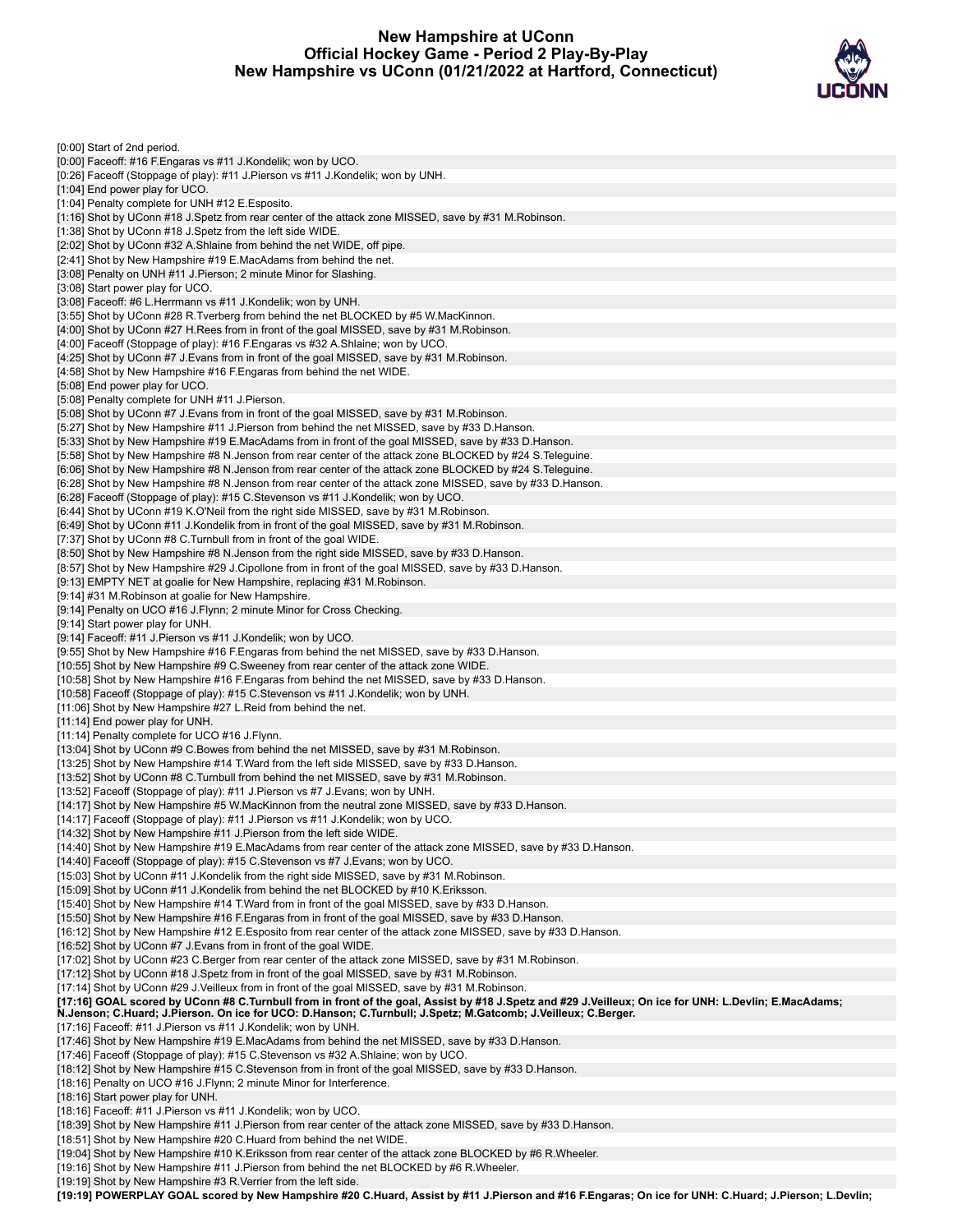[19:19] End power play for UNH. [19:19] Penalty complete for UCO #16 J.Flynn.

[19:19] Faceoff: #15 C.Stevenson vs #32 A.Shlaine; won by UNH.

[20:00] End of period.